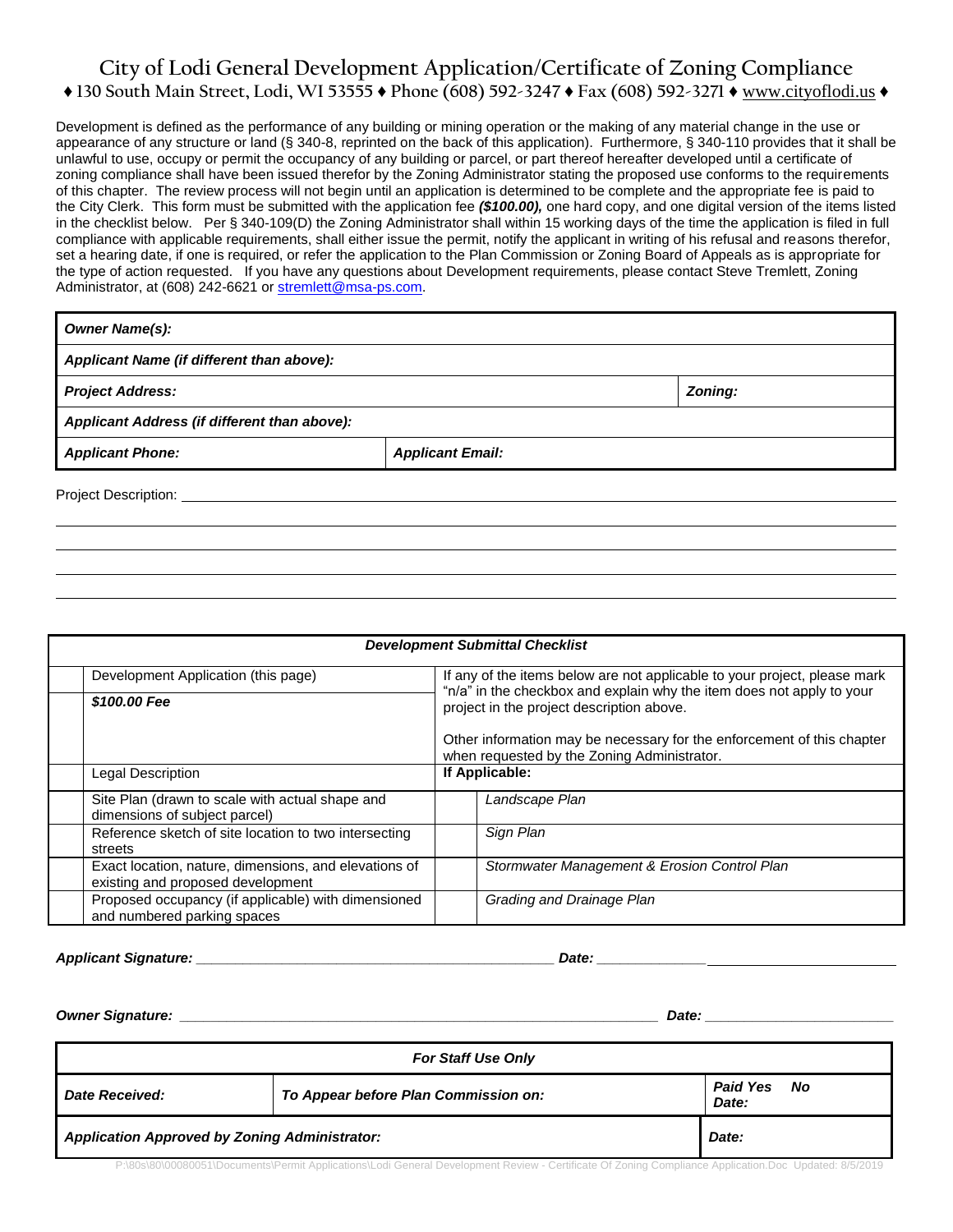### **§ 340-8. Development Defined**

Except where the context otherwise requires, and in the absence of a more limiting provision is this chapter, "development" means the performance of any building or mining operation or the making of any material change in the use or appearance of any structure or land. The following activities or uses shall be taken to involve development unless expressly excluded by this chapter:

A. A change in type of use of a structure or land, or a change from one use group to use in another group so designated in this chapter.

B. A reconstruction, or alteration of the size, or material change in the external appearance, of a structure or land.

C. A material increase in the intensity of use of land, such as an increase in the number of businesses, manufacturing establishments, offices, or dwelling units in a structure or on land.

D. Commencement of mining or excavation on a parcel of land.

E. Demolition or moving of a structure or removal of trees required by this chapter or by the subdivision regulations of the City *(Certificate of appropriateness; special rules for demolition (§ 340-103).*

F. Deposit of refuse, solid or liquid waste, junk, or fill on a parcel of land.

G. In connection with the use of land, the making of any material change in noise levels, thermal conditions, emissions of waste material, or other objectionable element.

H. Commencement or change in the location of street graphics or use of land, and the commencement or change in location of advertising on the external part of a structure.

I. Alteration of a shore, bank, or floodplain of a stream, lake, pond, or artificial body of water.

J. Reestablishment of a nonconforming or conditional use which has not been utilized for one year *(This follows the Conditional Use Permit application process)*.

K. Departure from the normal use for which development permission has been granted, or failure to comply with the conditions of this chapter granting the development permission under which the development was commenced or is continued.

L. Earth fill or other filling activities for the purpose of raising the elevation of a lot or site for the purposes of future development.

#### **§ 340-9. Exempt Activities**

A. The maintenance or improvement of a public road or railroad track not involving substantial engineering redesign if the work is carried out on land within the boundaries of the right-of-way.

B. Work by any utility not involving substantial engineering redesign for the purpose of inspection, repair, renewal, or construction on established rightsof-way of any sewers, mains, pipes, cables, utility tunnels, power lines, towers, poles, tracks, or the like.

C. Work for the maintenance, renewal, improvement, or alteration of any structure, if the work affects only the interior or the color of the structure or decoration of the exterior of the structure (but does not otherwise materially affect the external appearance of the structure).

D. The use of any structure or land devoted to dwelling uses for any purposes customarily incidental to enjoyment of the dwelling.

E. The use of any land for the purpose of growing plants, crops, trees, and other agricultural or forestry products or for other agricultural purposes except the growing or storage of livestock.

F. A change in use of land or structure from a use within a use group specified in this chapter to another use in the same group.

G. Official public information street graphics installed by or at the direction of the City, Columbia County, or the State of Wisconsin.

**\*Note:** Depending upon the nature of the project, erosion control/stormwater management plan may be required. Applicants seeking approval for signage should also submit a sign application (see separate application form for signage) that complies with Chapter 270 of Lodi Ordinances. The required development plans as described above must meet specific requirements found elsewhere in the ordinance:

- For landscaping: Article XV of Chapter 340.
- For parking and loading: Article XIV of Chapter 340.
- Erosion Control Permit: Article IX of Chapter 147 shall be done in conformance with Drainage: Article II of Chapter 162.
- All Land Division & Platting procedures: Article II and III of Chapter 300.

#### **§ 340-110. Certificates of Zoning Compliance**

A. Certificate of zoning compliance required. It shall be unlawful to use, occupy or permit the occupancy of any building or parcel, or both, or part thereof hereafter developed until a certificate of zoning compliance shall have been issued therefor by the Zoning Administrator stating the proposed use conforms to the requirements of this chapter. Any lawful conditions of occupancy shall be attached to or referred to on the certificate.

B. Application and records. A certificate of zoning compliance shall be applied for coincident with an application for a development permit from the Zoning Administrator. The Zoning Administrator shall issue the certificate after finding that the development is in full compliance with this chapter and after the Building Inspector determines that the development is in compliance with City building codes. The Zoning Administrator shall maintain records of all certificates of zoning compliance and a copy shall be furnished upon request to any person upon payment of a reasonable fee.

C. Temporary certificate. A temporary certificate may be issued for a period not to exceed six months during alterations or partial occupancy of a building, or pending its completion. Such temporary certificate shall not be construed as in any way altering the respective rights, duties, or obligations of the developer or the City.